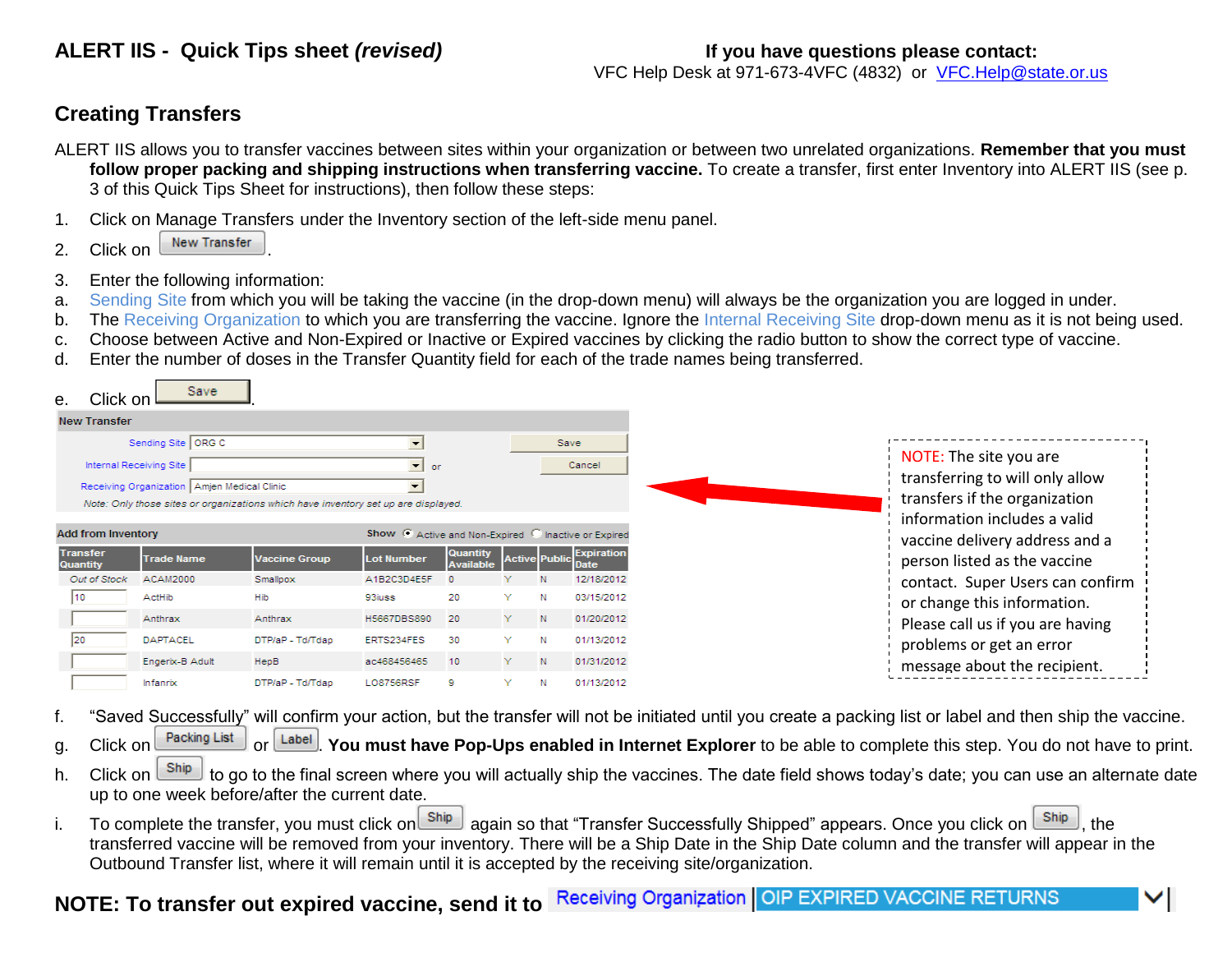### **Accepting or Rejecting Transfers**

Orders of state-supplied vaccine as well as transfers between provider organizations are automatically entered into inventory when they are accepted by the receiving organization. Transfers made through ALERT IIS and received by the provider organization must be accepted, rejected or partially accepted so that ALERT IIS can post and track inventory properly. To accept or reject a transfer, follow these steps:

- 1. Click on Manage Transfers under the Inventory section of the left-side menu panel. The Manage Transfer page categorizes transfers as follows:
	- Outbound Transfer: Displays transfers that are outbound from your organization but not yet accepted by the receiving organization
	- Inbound Transfer: Displays transfers that are inbound to your organization, as well as orders that have been approved by the state
	- Historic Transfer: Displays completed transfers

To proceed to the Receive Transfers page (where you accept or reject transfers), scroll down to the *Inbound Transfer* section and click on the Create Date (blue hyperlink) in the Create Date column. There MUST BE a SHIP DATE in the Ship Date column for you to be able to accept the **inbound transfer. If there is no Ship Date, the organization sending you the transfer has not completed the transfer. You should contact the sender to let them know they need to take the above additional steps so you can accept it.** It is also possible that we have not yet received shipping information for an order transfer (sometimes there is a delay), in which case there will be no Ship Date. Just check again the next day.

#### **Inbound Transfer**

| <b>Create Date Type</b> | Sending Org: Site                        | <b>Receiving Org: Site</b> |            | Ship Date Receive Date Return Date |  |
|-------------------------|------------------------------------------|----------------------------|------------|------------------------------------|--|
|                         | 10/05/2012 TRANSFER AMJEN MEDICAL CLINIC | Wanda's Test Clinic        | 10/05/2012 |                                    |  |

At the **Receive Transfer** page, you may accept the entire transfer, reject the entire transfer or partially accept some of the transfer:

| <b>Receive Transfer</b>       |                  |
|-------------------------------|------------------|
| Accept Entire Transfer        | Accept Transfer  |
| Reject Entire Transfer        | Reject Transfer  |
| Partially Accept Transfer     | Partially Accept |
| Return to the Previous Screen | Cancel           |

**Accept Transfer:** Click on **Accept Transfer** to accept the transfer and automatically add all transfer items into Alert IIS Inventory. Click on **COK** continue with the acceptance and be returned to the Manage Transfers page.

| Reject Transfer: Click on Reject Transfer to reject the entire transfer. Select a reason in the Enter Rejection Reason drop down list: Damaged, Not                    |  |
|------------------------------------------------------------------------------------------------------------------------------------------------------------------------|--|
| Wanted, Wrong Vaccine or Never Received. After selecting a reason, click on Reject Click on CRECT to continue with the rejection and be                                |  |
| returned to the Manage Transfers page. Then, open the transfer by clicking on the Create Date link again and click "Save" to create a return date.                     |  |
| <b>Partially Accept:</b> Click on <b>Partially Accept</b> At the Partially Accept Transfer page, select the dose quantity of the each vaccine you wish to accept and a |  |
| returned to the Manage Transfer page. When you have returned to the Manage Transfers page, open the Transfer again and click "Save" to<br>create a return date.        |  |